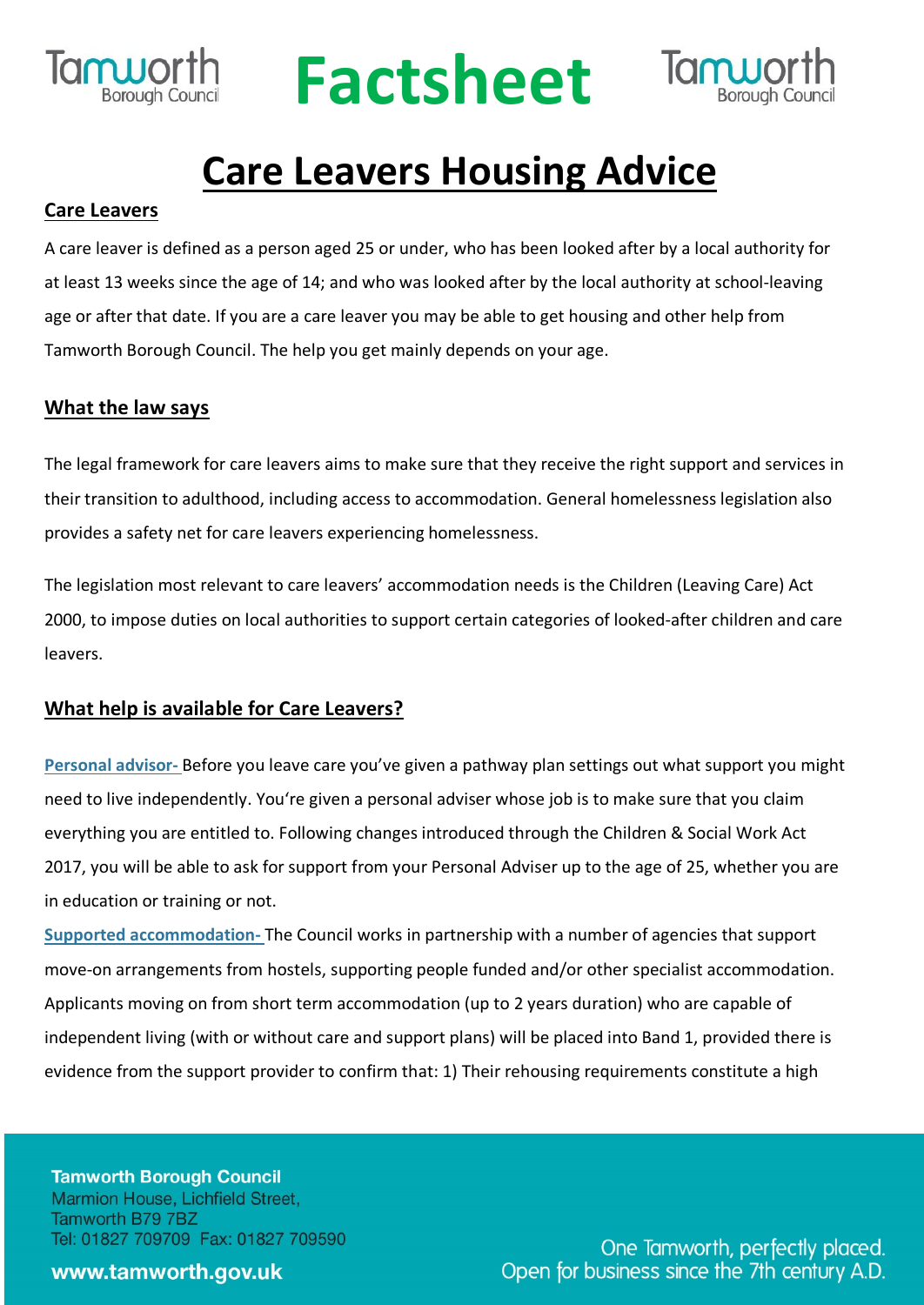

# **Factsheet Sheet** Tanuorth<br>
Social and/or medical need and an appropriate move on package is in place or 2) Rehousing will free up a



place for a vulnerable person(s) in supported housing

**Housing Solutions Fund-** If you are a care leaver moving to a new place, you may be entitled to support from the Housing Solutions Fund. This fund may cover your first month rent payment in advance if it is a shared accommodation to help you to secure the accommodation.

#### **What will happen if I approach Tamworth Borough Council for housing assistance?**

- **Step 1**: You will need to provide identification if you are applying as homeless or for housing.
- **Step 2**: Once we have assessed if you are eligible we will then assess if you are threatened with homelessness or homeless immediately.
- **Step 3**: After a full assessment, Tamworth Borough Council will establish whether emergency temporary accommodation will be provided to you. This decision will be based on the information you have provided to us.
- **Step 4**: We will work closely with you to find and secure accommodation for you which will be done by completing a Personal Housing Plan. This plan will look further at your housing needs, wishes and will list actions for you and us to complete. It is important that you are honest with us during this assessment and provide us with all the information you can, so support can be tailored to you.

#### **Housing help for 18 to 21 year old care leavers**

- You are automatically classed as being in 'priority need' until your 21<sup>st</sup> birthday, if you are aged 18 to 21 and spent at least one night in care when you were 16 or 17, which means that the Housing solutions Team service should help you to find a place to live.
- This can include referral to supported accommodation, finding a private accommodation or private shared accommodation.
- When you are 18 you are eligible to join housing registration list.
- Social Services can help you by providing assistance with education and training until your 25<sup>th</sup> birthday.
- You may be entitled to emergency housing from the council if you are in priority need.

**Tamworth Borough Council** Marmion House, Lichfield Street, Tamworth B79 7BZ Tel: 01827 709709 Fax: 01827 709590

www.tamworth.gov.uk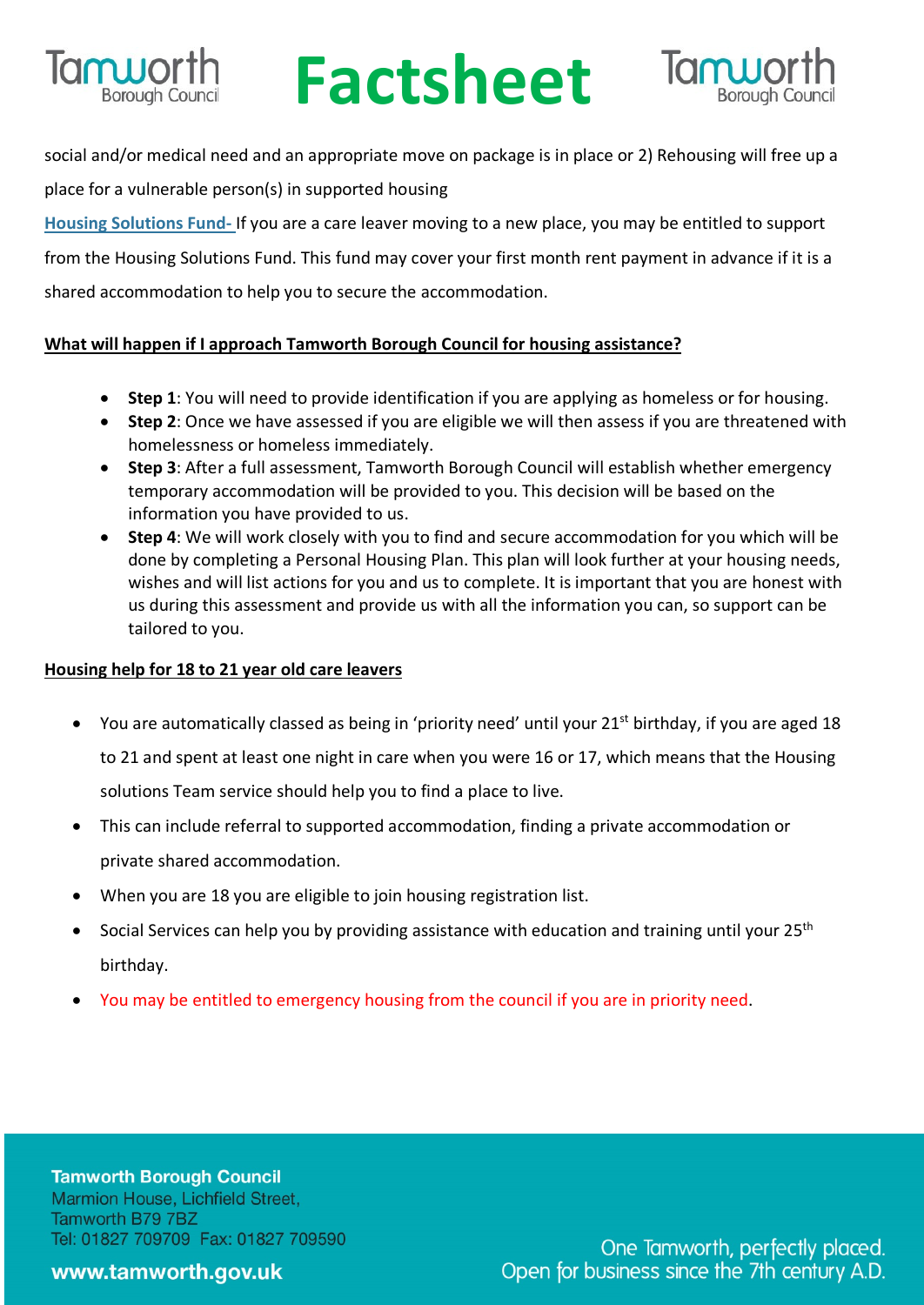

### **Ruporth Factsheet**



#### **I am 16/17 and am not a care leaver, can you help me?**

Applicants aged 16 or 17 will not normally be able to join the housing register as they are prevented by law from holding a tenancy, the only exceptions to this are as follows;

- Where a statutory homelessness duty is owed
- For care leavers 6months before their 18<sup>th</sup> Birthday to allow the council to work with them effectively to help source suitable alternative accommodation to try and prevent them from becoming Homeless.
- Where they have been accepted into supported accommodation provided by Tamworth Borough council and there is a requirement for the application to be processed to enable the occupant to pay rent and other charges.
- Where an applicant under 18 is unable to join the housing register but is threatened with homelessness full advice and assistance will be offered to the young person for them to return home where is safely to do so or source alternate accommodation.

| Name of             | Who they can help                                   | <b>Contact details</b>                     |
|---------------------|-----------------------------------------------------|--------------------------------------------|
| <b>Organisation</b> |                                                     |                                            |
| Centrepoint         | Centrepoint help 16-25 year olds into a safe place  | Tel: 0808 800 0661                         |
|                     | to live, provide a health assessment and plan       | Website: https://centrepoint.org.uk/youth- |
|                     | support for their individual mental and physical    | homelessness                               |
|                     | health needs. Centrepoint is the UK's leading       |                                            |
|                     | charity for homeless young people.                  |                                            |
| Barnardo's          | Barnardo's runs 22 leaving care services across     | Tel: 01827 286643                          |
|                     | the UK. The services aim to bridge the gap for      | Website:                                   |
|                     | young people leaving care and living in the adult   | http://www.barnardos.org.uk/get_involved/  |
|                     | world. The services help young people to develop    | campaign/care-                             |
|                     | the life skills they need to look after themselves, | leavers/care leavers why we are campaig    |
|                     | and include encouraging them to look at             | ning.htm                                   |

#### **Support Services Contact**

**Tamworth Borough Council** Marmion House, Lichfield Street, Tamworth B79 7BZ Tel: 01827 709709 Fax: 01827 709590

#### www.tamworth.gov.uk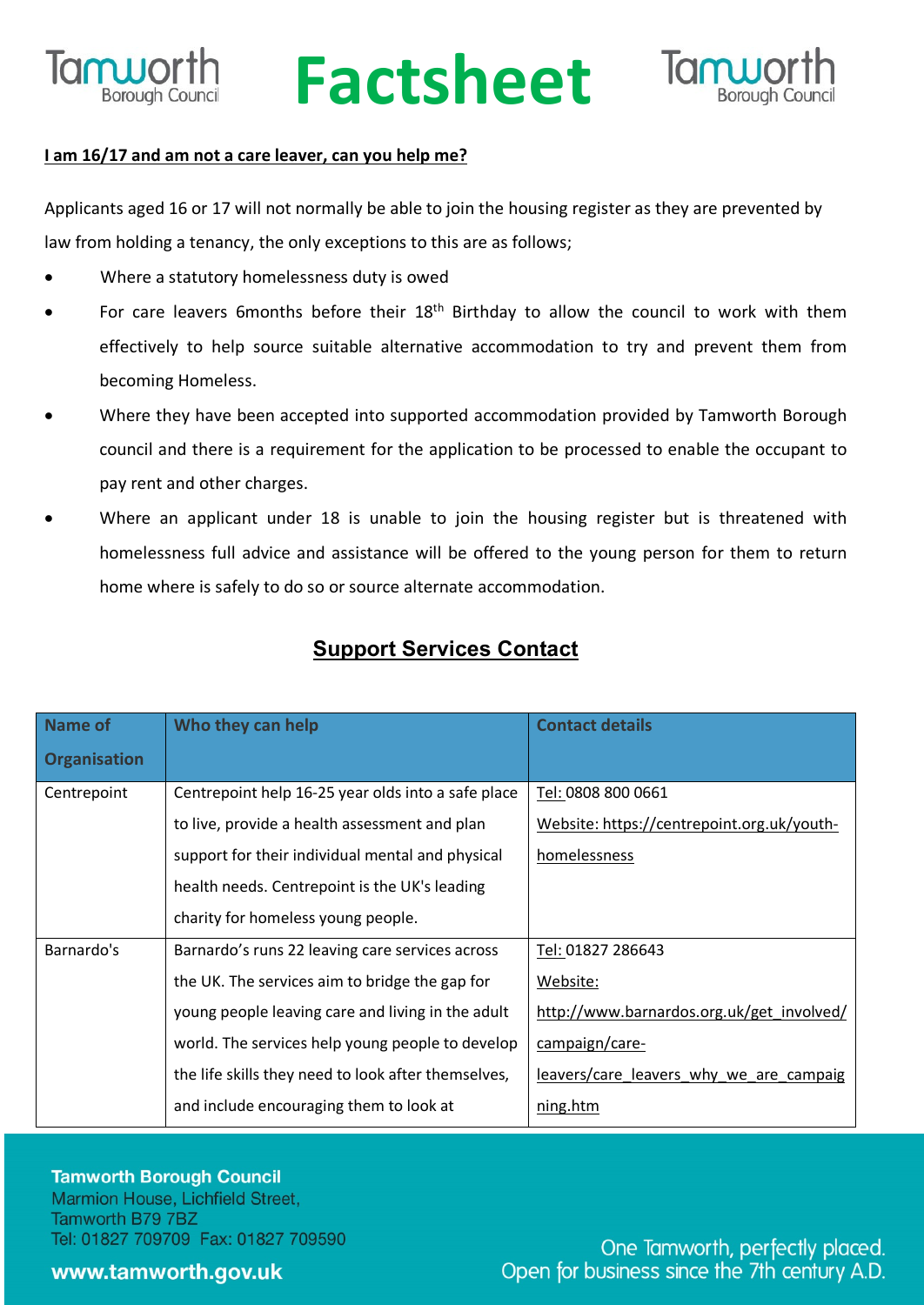

### **Factsheet**



|             | employment, training or further education                                 |                                          |
|-------------|---------------------------------------------------------------------------|------------------------------------------|
|             | opportunities.                                                            |                                          |
| St Basil's  | St Basils helps young people aged 16-25, across                           | Tel: 0300 303 0099                       |
|             | the West Midlands region, who are homeless or<br>at risk of homelessness. | Website: http://www.stbasils.org.uk      |
|             |                                                                           |                                          |
| The Care    | They can offer modest but vital grants to care                            | Tel: 01678540598                         |
| Leavers'    | leavers aged 18-29 who are in crisis, or who want                         | Website:                                 |
| Foundation  | to take control of their lives and develop new                            | http://www.thecareleaversfoundation.org/ |
|             | skills.                                                                   |                                          |
| Tamworth    | The service helps young, single people aged                               | Tel: 01827 319918                        |
| Cornerstone | between 16 and 25 who are homeless or at risk                             | Website: http://www.tcha.org.uk/         |
| Housing     | of becoming homeless. Tamworth Cornerstone                                |                                          |
| Association | has a range of service that aims to support young                         |                                          |
|             | people to gain the skills they need to live                               |                                          |
|             | independently and to lead full and productive                             |                                          |
|             | lives.                                                                    |                                          |

#### **Money Matters**

#### **Financial support for 16 or 17 year old care leavers:**

Most 16 or 17 year old care leavers are not eligible for benefits. The Children services department of Tamworth Borough Council must help you by:

- Providing housing or helping you find your own place
- Supporting you financially by paying you enough for your rent, food, bills, travel costs for education and training, clothing, pocket money and childcare if you need it
- Giving you any other support you need, such as helping with continuing your education, finding work or dealing with personal problems

**Tamworth Borough Council** Marmion House, Lichfield Street, Tamworth B79 7BZ Tel: 01827 709709 Fax: 01827 709590

www.tamworth.gov.uk